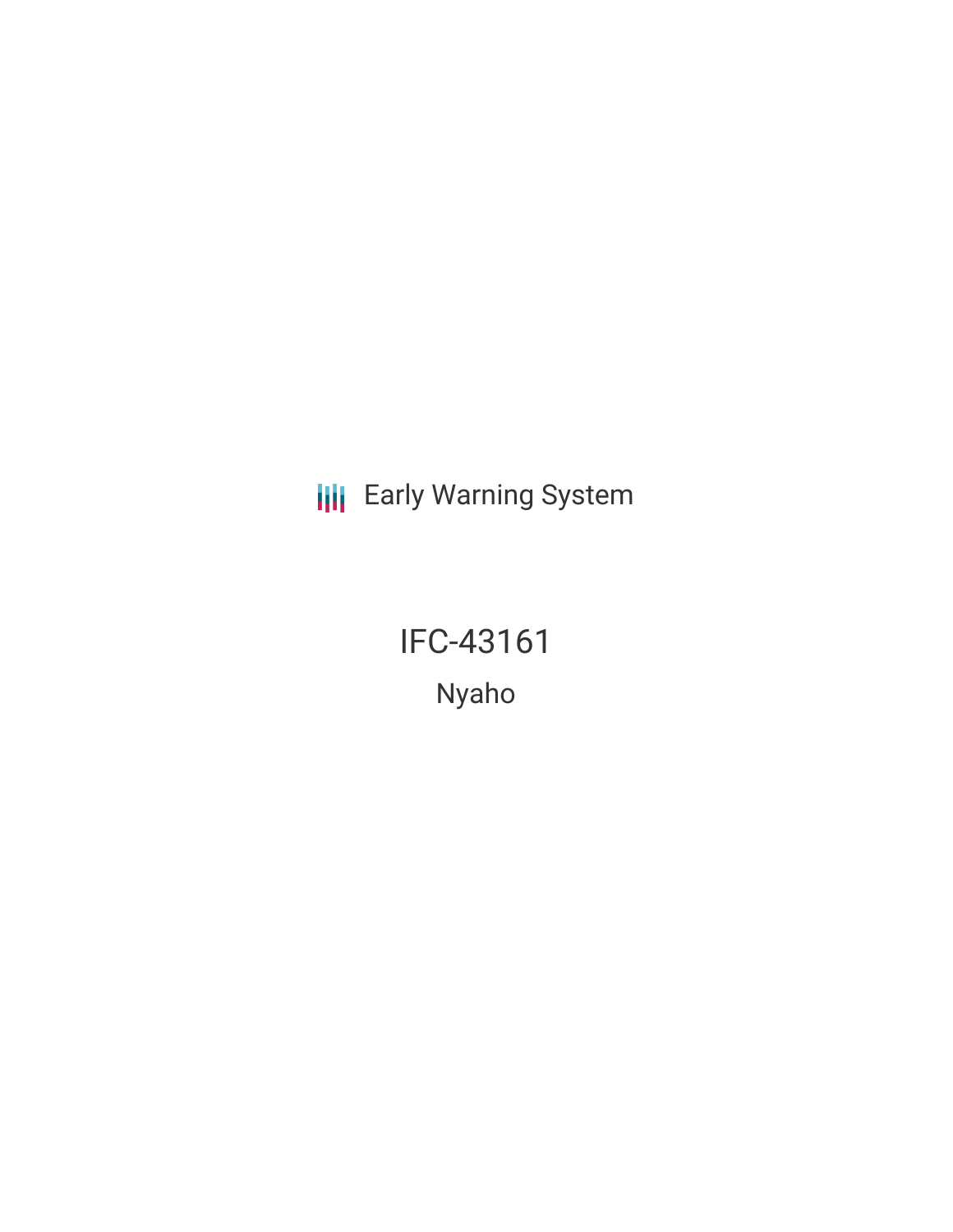## **Quick Facts**

| <b>Countries</b>               | Ghana                                   |
|--------------------------------|-----------------------------------------|
| <b>Financial Institutions</b>  | International Finance Corporation (IFC) |
| <b>Status</b>                  | Proposed                                |
| <b>Bank Risk Rating</b>        | B                                       |
| <b>Borrower</b>                | PRIVATE CLINICS LIMITED                 |
| <b>Sectors</b>                 | <b>Education and Health</b>             |
| <b>Investment Amount (USD)</b> | \$6.00 million                          |
| <b>Project Cost (USD)</b>      | $$6.00$ million                         |
|                                |                                         |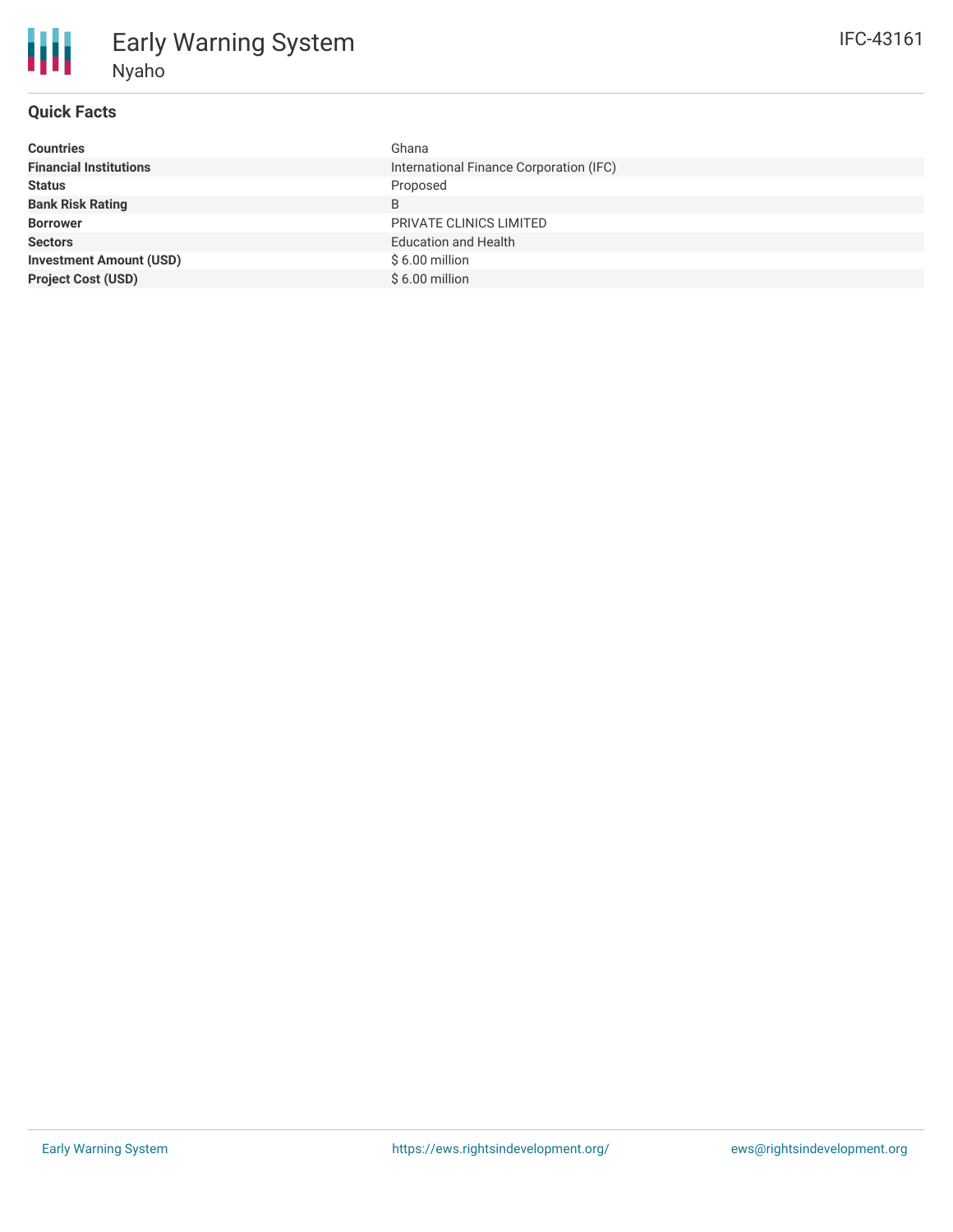

# **Project Description**

According to project documents, the company plans to raise US\$6m for the establishment of 5 additional primary care and urgent care centres (satellites) in strategic locations to implement a hub-and-spoke business model (the "project").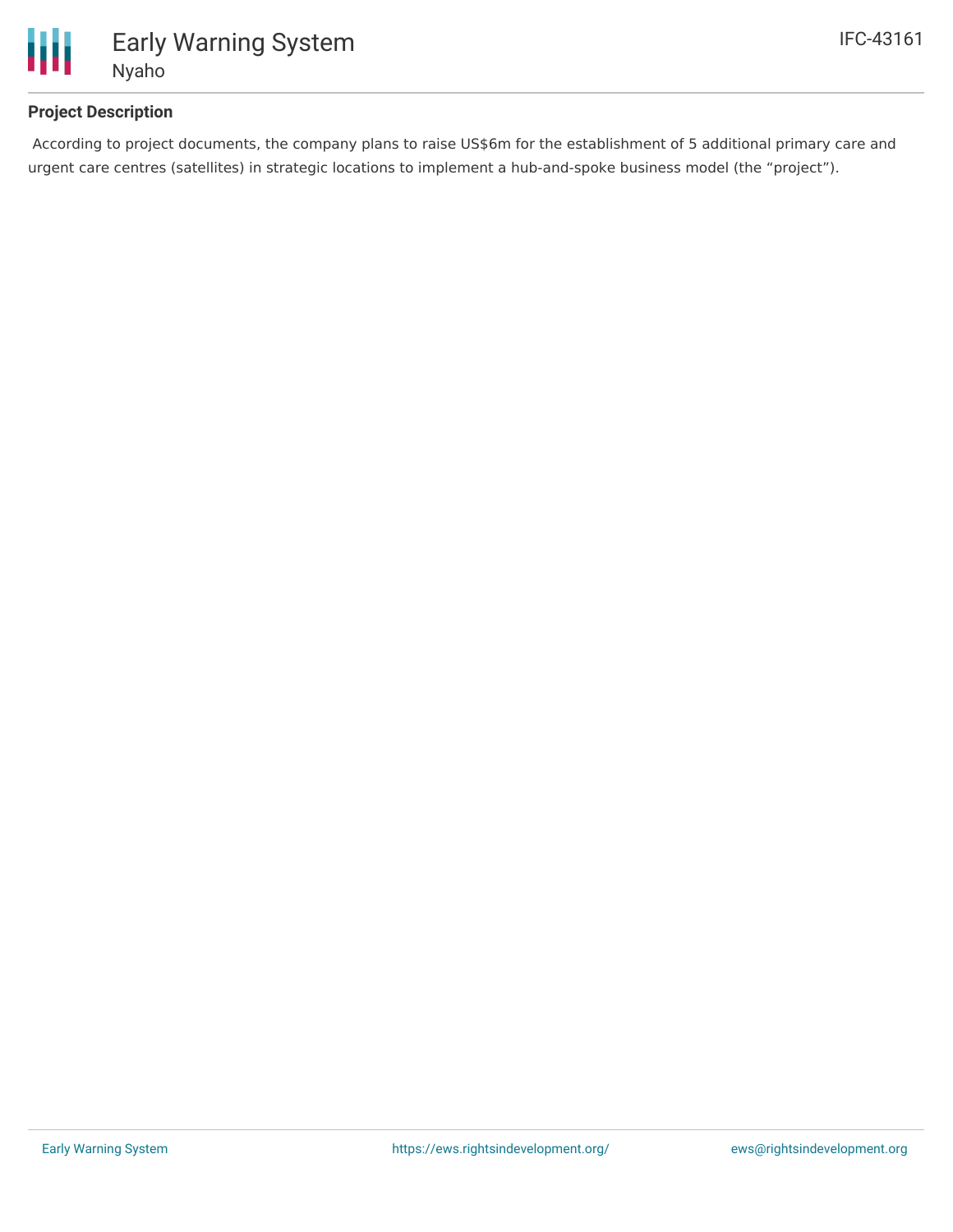

## **Investment Description**

• International Finance Corporation (IFC)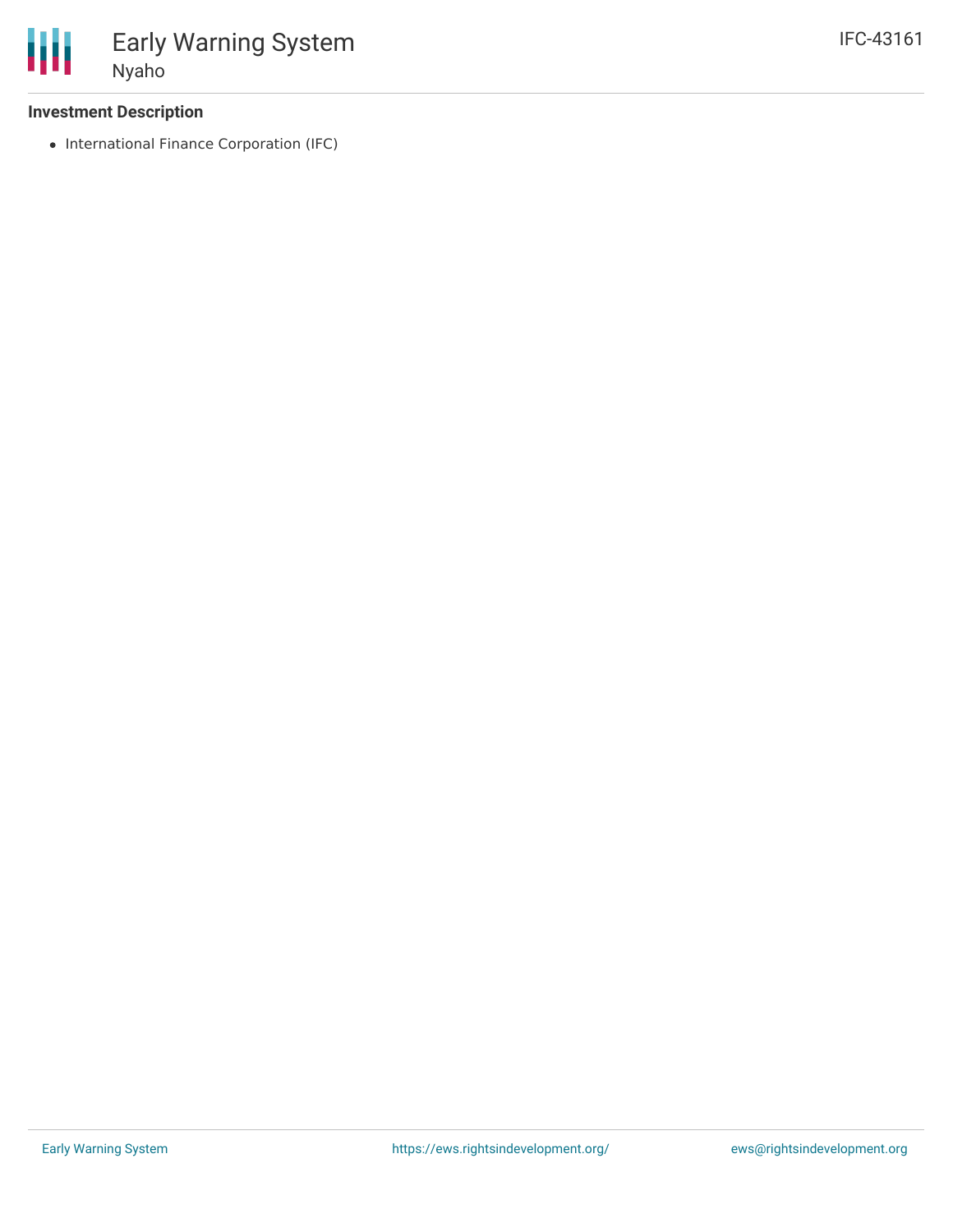## **Contact Information**

Contact Person: Dr Elikem Tamaklo

Company Name: Nyaho Medical Center

Address: 35 Kofi Annan St, Airport Residential Area, Accra, Ghana

Email: info@nyahomedical.com

Phone: +233 30 708 6490 / +233 50 143 6662

### ACCOUNTABILITY MECHANISM OF IFC

The Compliance Advisor Ombudsman (CAO) is the independent complaint mechanism and fact-finding body for people who believe they are likely to be, or have been, adversely affected by an IFC or MIGA- financed project. If you submit a complaint to the CAO, they may assist you in resolving a dispute with the company and/or investigate to assess whether the IFC is following its own policies and procedures for preventing harm to people or the environment. If you want to submit a complaint electronically, you can email the CAO at CAO@worldbankgroup.org. You can learn more about the CAO and how to file a complaint at http://www.cao-ombudsman.org/